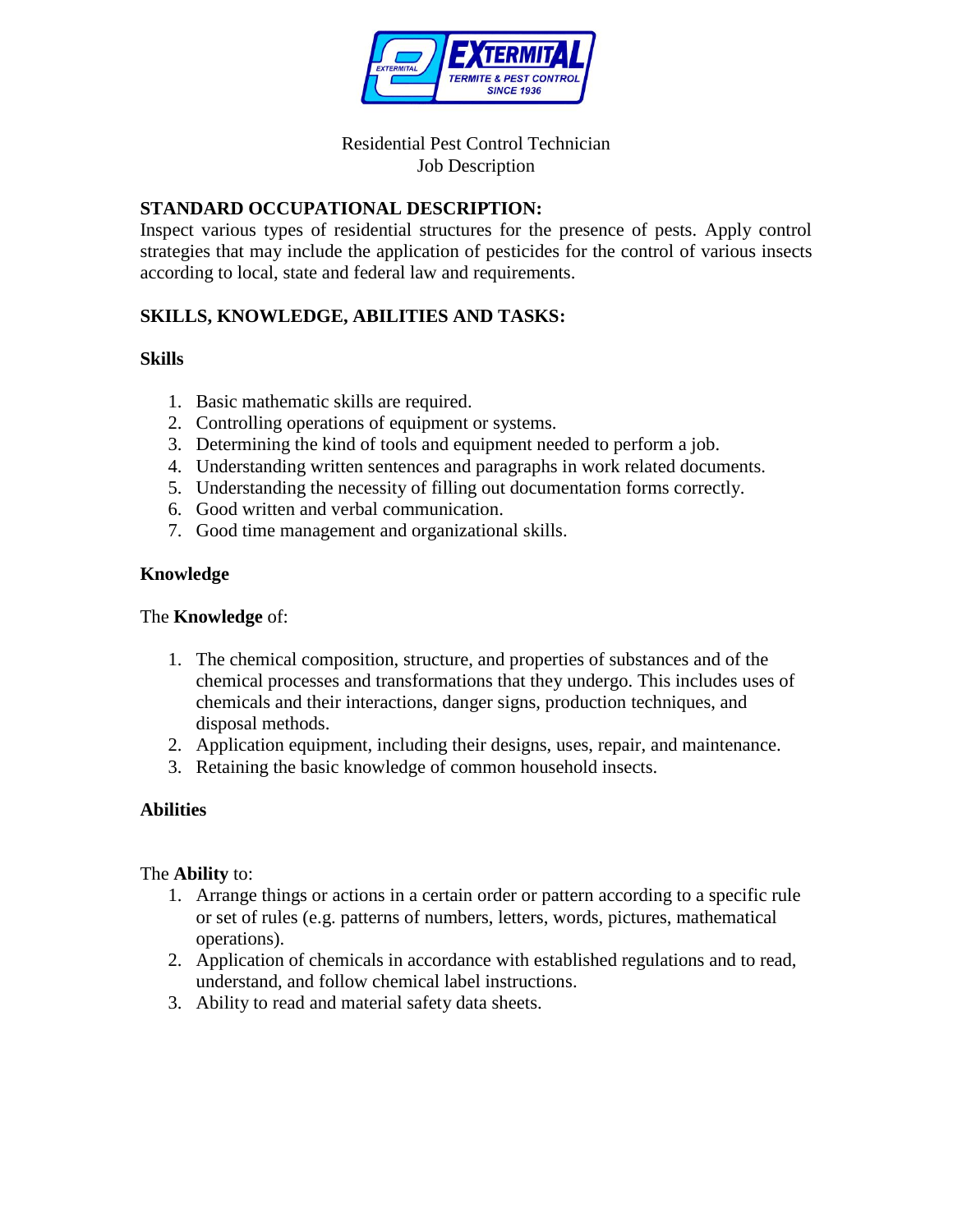

## **Tasks**

- 1. Apply products according to their labels.
- 2. Set mechanical traps and place for control of rodents.
- 3. Display and maintain good written and oral communication.
- 4. Complete all paperwork to meet all Company, Local, State and Federal guidelines.
- 5. Measure area dimensions requiring treatment & calculate treatment requirements.
- 6. Operate vehicle in a safe and responsible manner.
- 7. Maintain good customer relationships.
- 8. Some bending, lifting, climbing and squatting are required.
- 9. Will be carrying up to 75 pounds periodically throughout the day.
- 10. Maintain a professional image while conducting company business.
- 11. Maintain open communication with Extermital management.
- 12. Obtain state or multiple state certifications within 1 year of employment.
- 13. Other duties as assigned.

# **Education and Personal Requirements**

- 1. High school graduate or equivalent is a minimum.
- 2. Good driving record for the past three years.
- 3. No DUI's for the past seven years.
- 4. No Felonies.
- 5. Extermital is a **Drug Free Safe Workplace** and all applicants considered for hire will undergo a physical and drug screen before starting any employment.